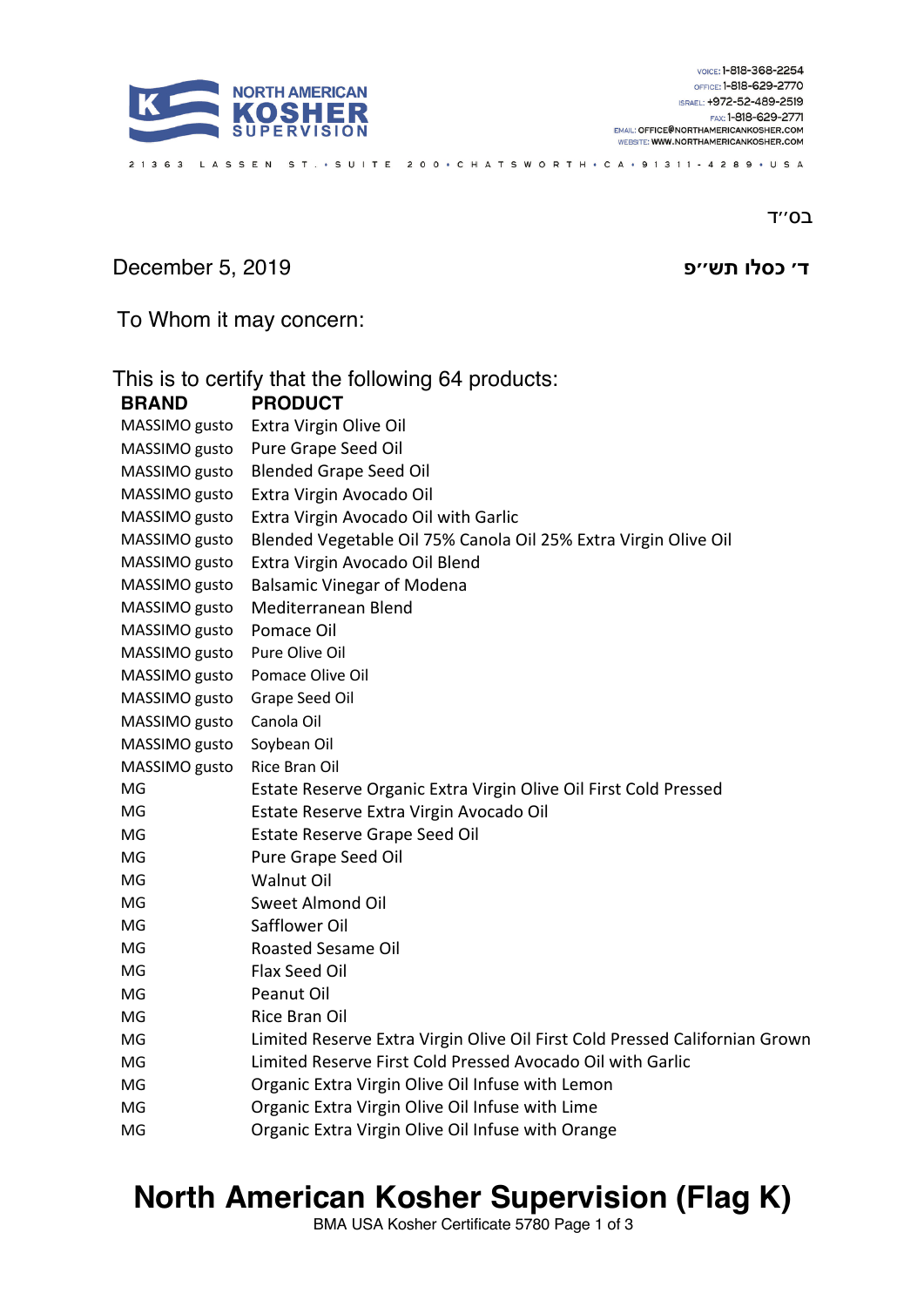

| MG                   | Organic Extra Virgin Olive Oil Infused with Jalapeno Pepper     |
|----------------------|-----------------------------------------------------------------|
| MG                   | Organic Extra Virgin Olive Oil Infused with Garlic              |
| MG                   | Organic Extra Virgin Olive Oil Infused with Basil               |
| MG                   | Organic Extra Virgin Olive Oil Infused with Rosemary            |
| MG                   | Organic Extra Virgin Olive Oil Infused with Black Truffle       |
| MG                   | Organic Extra Virgin Olive Oil Infused with White Truffle       |
| MG                   | Jojoba Oil                                                      |
| MG                   | <b>Blended Argan Oil</b>                                        |
| MG                   | Apricot Kernel Oil                                              |
| MG                   | Organic Canola Oil                                              |
| MG                   | <b>Hazelnut Oil</b>                                             |
| MG                   | Roasted Pistachio Oil                                           |
| MG                   | Pumpkin Seed Oil                                                |
| MG                   | Australian Macadamia Oil                                        |
| MG                   | <b>Red Palm Oil</b>                                             |
| <b>Milano Plus</b>   | Canola and Grape Seed Oil                                       |
| <b>Milano Plus</b>   | Canola and Extra Virgin Olive Oil                               |
| <b>Milano Plus</b>   | Canola and Extra Virgin Avocado Oil                             |
| Milano Plus          | Canola and Grape Seed Oil Blended with Jalapeno Pepper          |
| <b>Milano Plus</b>   | Canola and Grape Seed Oil Blended with Jalapeno Pepper & Garlic |
| <b>Milano Plus</b>   | Canola and High Oleic Safflower Oil                             |
| <b>Milano Plus</b>   | Canola and Flaxseed Oil                                         |
| <b>Milano Plus</b>   | Soybean Oil and Peanut Oil Blend                                |
| <b>OLIVERDA Sana</b> | Italian Tradition Extra Virgin Olive Oil Blend                  |
| <b>OLIVERA</b>       | Italian Tradition Extra Virgin Olive Oil Blend                  |
| Via Veneto Plus      | Canola Oil & Extra Virgin Olive Oil                             |
| Via Veneto           | Extra Virgin Olive Oil First Cold Pressed                       |
| Via Veneto Plus      | Grape Seed Oil Blended                                          |
| Via Veneto           | Grape Seed Oil Pure                                             |
| <b>VIVO BRAND</b>    |                                                                 |
| <b>VIVO</b>          | Extra Virgin Olive Oil                                          |
| <b>VIVO</b>          | Extra Virgin Avocado Oil                                        |
| <b>VIAPIA</b>        | Italian Tradition Extra Virgin Olive Oil Blend                  |
|                      |                                                                 |

21363 LASSEN ST. • SUITE 200 • CHATSWORTH • CA • 91311 - 4289 • USA

sold by **BMA USA, INC.,** Van Nuys, CA 91406, are under our Orthodox Jewish Rabbinic supervision and are accordingly **kosher and pareve** for year round use excluding Passover when bearing the **Flag K Pareve** Mark.

This certificate is valid until November 30, 2020 and is subject to

# **North American Kosher Supervision (Flag K)**

BMA USA Kosher Certificate 5780 Page 2 of 3